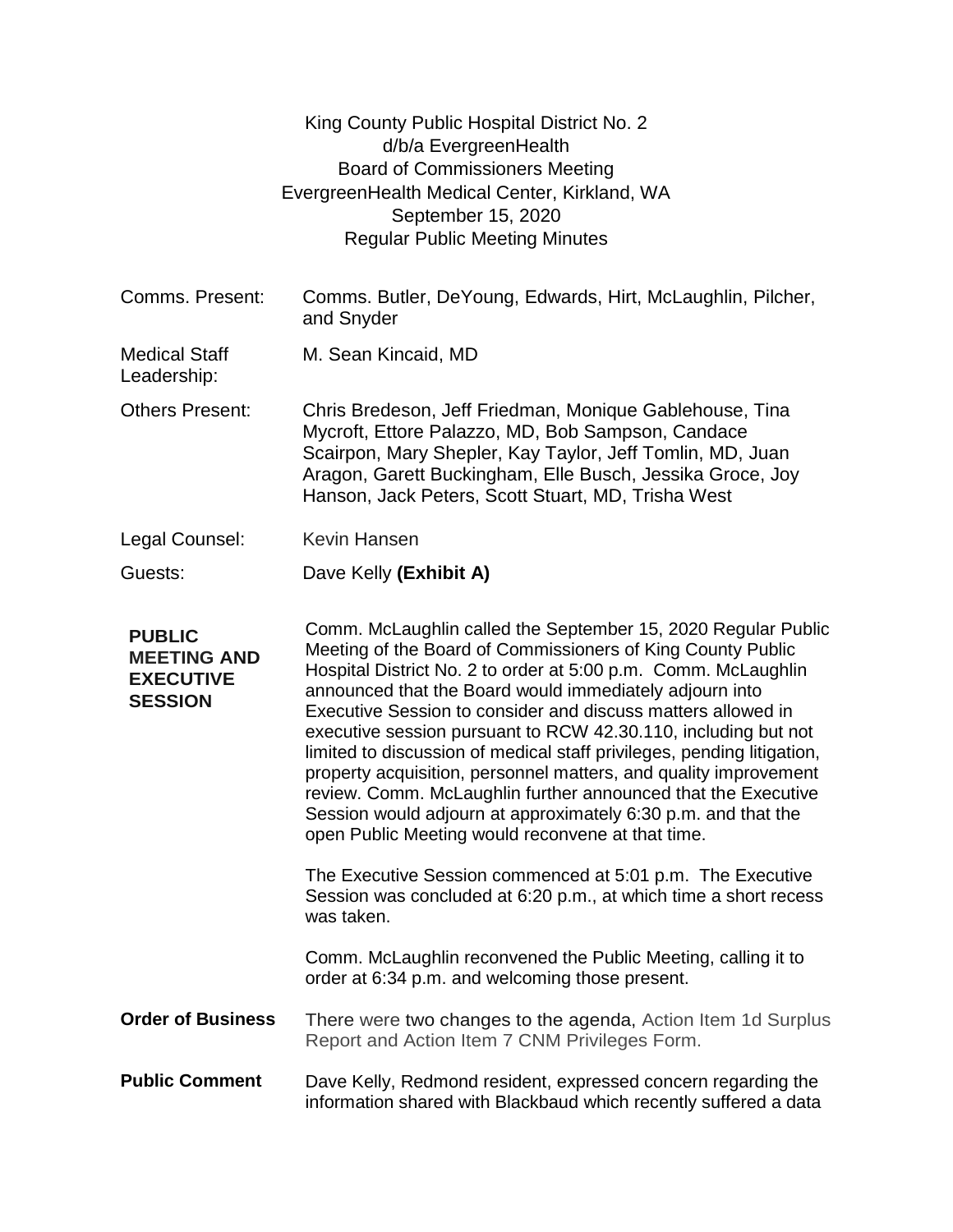|                                                                                                | breach potentially affecting EvergreenHealth Foundation donors<br>and prospective donors. Mr. Kelly has reached out to the<br>Foundation and felt their response was very technical in nature.<br>Dr. Tomlin informed Mr. Kelly that we are very sorry for the issue<br>that has occurred and that we will follow up with him with<br>additional information.                                                                                                                                                                                                                                                                                                                                                                                                                                                                                                          |
|------------------------------------------------------------------------------------------------|------------------------------------------------------------------------------------------------------------------------------------------------------------------------------------------------------------------------------------------------------------------------------------------------------------------------------------------------------------------------------------------------------------------------------------------------------------------------------------------------------------------------------------------------------------------------------------------------------------------------------------------------------------------------------------------------------------------------------------------------------------------------------------------------------------------------------------------------------------------------|
| <b>Presentations</b><br><b>MHA Intern Report</b>                                               | Elle Busch, MHA Intern, provided an overview of her background<br>and the work she completed during her internship this summer,<br>which included the remote work initiative, capacity utilization in the<br>DeYoung Pavilion, meeting with members of the executive<br>leadership team, shadowing an ED charge nurse, observing<br>budget season and observing the Evergreen response to COVID.<br>She also reviewed lessons learned, which include how decision<br>making is done at a high level, how communication trickles down,<br>and how to lead with kindness. She noted that she is impressed<br>by the high level of thinking in the organization, and now has an<br>idea of where she wants to be in the future. Ms. Busch thanked<br>Evergreen for allowing her to join us for the summer. Ms. Busch<br>responded to questions from the Board throughout. |
| <b>Strategic Planning</b><br><b>Update</b>                                                     | Trisha West, Director of Strategic Planning, and Chris Bredeson,<br>Chief Operating Officer, spoke to the Strategic Planning update.<br>Ms. West noted COVID has had a major impact on the strategic<br>plan, reviewed 2020 measures for success, meaningful and<br>sustainable growth, service and experiences, care transformation,<br>draft 2021 implementation plan and timeline, and annual strategic<br>planning cycle. Ms. West and Mr. Bredeson responded to<br>questions from the Board throughout.                                                                                                                                                                                                                                                                                                                                                           |
| <b>Quarterly Hospital</b><br><b>Quality Dashboard</b>                                          | Ettore Palazzo, MD, Chief Medical and Quality Officer, reviewed<br>the Quarterly Hospital Quality Dashboard, which includes a variety<br>of inpatient and ambulatory metrics. Dr. Palazzo noted that there<br>is improvement in new opiate prescription supply, readmission<br>metrics are performing well, and that excess days was impacted<br>by COVID-19. Dr. Palazzo responded to questions from the<br>Board throughout.                                                                                                                                                                                                                                                                                                                                                                                                                                         |
| <b>The Governance</b><br><b>Institute</b><br><b>Observations and</b><br><b>Recommendations</b> | Comm. Butler and Jeff Tomlin, MD, CEO, presented The<br>Governance Institute's (TGI) observations and recommendations,<br>noting that Evergreen has the second highest number of Board<br>meetings in the country. TGI states that the Board should be<br>spending 50% of their time on strategic planning and encourage<br>the use of the consent agenda and reliance on Committees for<br>their thoughtful work. The Governance Committee will study the<br>July, August and September Board meetings to determine what<br>improvements could be made. The Committee wants to<br>streamline how much time the Board and AC spends preparing for                                                                                                                                                                                                                      |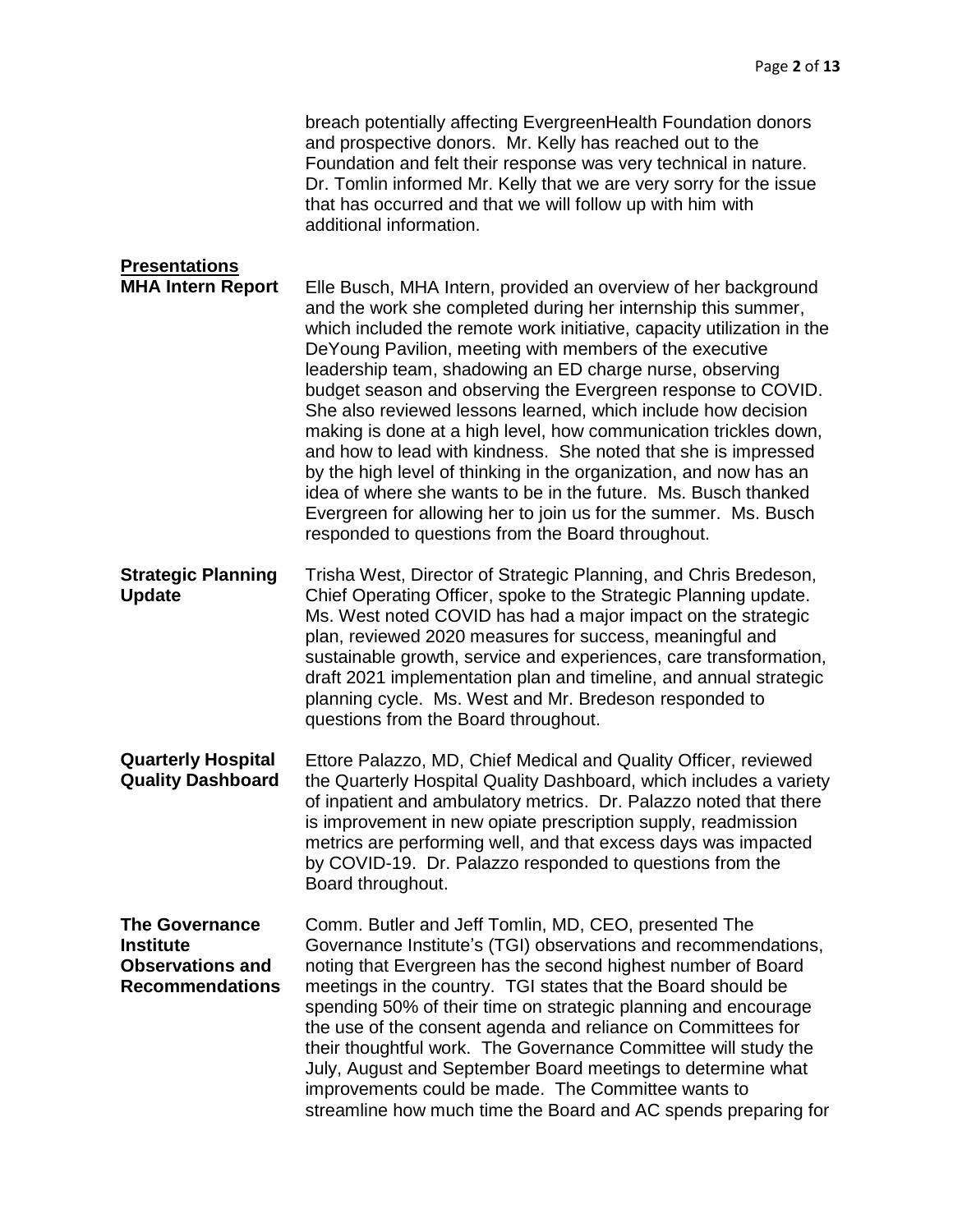meetings and the number of times data is presented. Additionally, Ms. Scairpon reviewed the timing of material preparation. Comm. Butler and the Governance Committee responded to questions from the Board.

### **Action Items**

### **Consent Agenda** Comm. DeYoung made a motion to approve the Consent Agenda.

#### The Consent Agenda included:

- A) Board Minutes
	- Regular Meeting August 18,2020
	- Board Educational August 21,2020
	- Study Session September 1, 2020
- **B)** Voucher No. 581 August, 2020, totaling \$51,017,564 **(Exhibit B)**

#### C) Contractor Pay Requests

| <b>EHMC Aging Infrastructure &amp; Seismic Improvements</b> |              |  |  |  |
|-------------------------------------------------------------|--------------|--|--|--|
| Lease Crutcher Lewis<br>O                                   | S0           |  |  |  |
| EHMC Silver 1 & 2 Enabling Projects                         |              |  |  |  |
| Lease Crutcher Lewis<br>O                                   | \$109,132.77 |  |  |  |
| <b>EHMC Pharmacy USP 800 Upgrade</b>                        |              |  |  |  |
| Duotec<br>n                                                 | \$0          |  |  |  |
| <b>EHMC FMC &amp; OB Renovation</b>                         |              |  |  |  |
| Aldrich + Associates<br>O                                   | \$14,020.89  |  |  |  |
| <b>EHMC Rainier Enhanced Privacy Rooms Remodel</b>          |              |  |  |  |
| Regency NW Construction, Inc.<br>O                          | \$91,073.62  |  |  |  |
| <b>EHMC Critical Care Unit to 3-Silver</b>                  |              |  |  |  |
| Aldrich + Associates<br>O                                   | \$207,976.19 |  |  |  |
|                                                             |              |  |  |  |
| <b>Total Contractor Pay Requests:</b>                       | S422.203.47  |  |  |  |

D) Disposal of Surplus Equipment (asidentified in **Exhibit C)**

#### Comm. Edwards seconded the motion.

The motion was approved 6-1.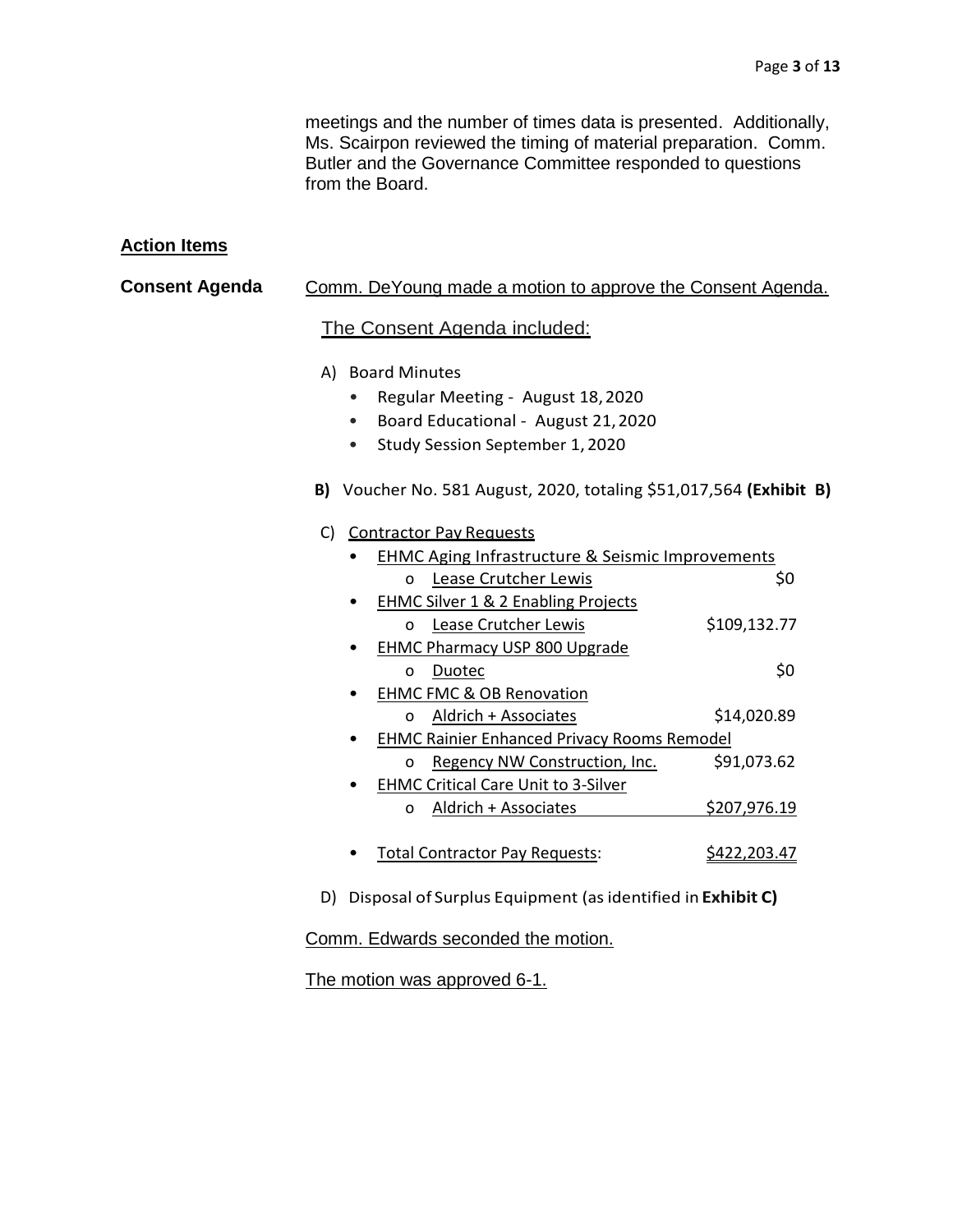| <b>Utilization</b><br><b>Management Plan</b>                              | Comm. Snyder made a motion to approve the 2020 Utilization<br>Management Plan as presented.                                                                                                                                                                                                                                                                            |  |  |
|---------------------------------------------------------------------------|------------------------------------------------------------------------------------------------------------------------------------------------------------------------------------------------------------------------------------------------------------------------------------------------------------------------------------------------------------------------|--|--|
|                                                                           | Comm. DeYoung seconded the motion.                                                                                                                                                                                                                                                                                                                                     |  |  |
|                                                                           | The motion carried unanimously.                                                                                                                                                                                                                                                                                                                                        |  |  |
| <b>NICU Monitors</b>                                                      | Comm. Hirt made a motion to approve capital dollars for 2020 to<br>replace current non-supported Alaris pumps to be returned to<br>capital contingency in order to support the NICU patient monitoring<br>upgrade.                                                                                                                                                     |  |  |
|                                                                           | Comm. Butler seconded the motion.                                                                                                                                                                                                                                                                                                                                      |  |  |
|                                                                           | The motion carried unanimously.                                                                                                                                                                                                                                                                                                                                        |  |  |
| <b>Infection Control</b><br><b>Medical Director</b><br><b>Appointment</b> | Comm. DeYoung made a motion to confirm that EvergreenHealth<br>is compliant with the Joint Commissions Infection Control standard<br>IC. 01.01.01, EP 6, which states the individual who leads the<br>Infection Prevention and Control program is appointed by the<br>governing body based on recommendations from medical staff<br>leadership and nursing leadership. |  |  |
|                                                                           | Comm. Edwards seconded the motion.                                                                                                                                                                                                                                                                                                                                     |  |  |
|                                                                           | The motion carried unanimously.                                                                                                                                                                                                                                                                                                                                        |  |  |
|                                                                           | Comm. Pilcher made a motion to name Francis Riedo, MD the<br><b>Infection Control Medical Director.</b>                                                                                                                                                                                                                                                                |  |  |
|                                                                           | Comm. Edwards seconded the motion.                                                                                                                                                                                                                                                                                                                                     |  |  |
|                                                                           | The motion carried unanimously.                                                                                                                                                                                                                                                                                                                                        |  |  |
| <b>SEIU Contracts</b>                                                     | Comm. Edwards made a motion to approve the SEIU Service<br><b>Workers and SEIU Social Workers/Chaplains Bargaining</b><br>agreements as presented.                                                                                                                                                                                                                     |  |  |
|                                                                           | Comm. Snyder seconded the motion.                                                                                                                                                                                                                                                                                                                                      |  |  |
|                                                                           | The motion carried unanimously.                                                                                                                                                                                                                                                                                                                                        |  |  |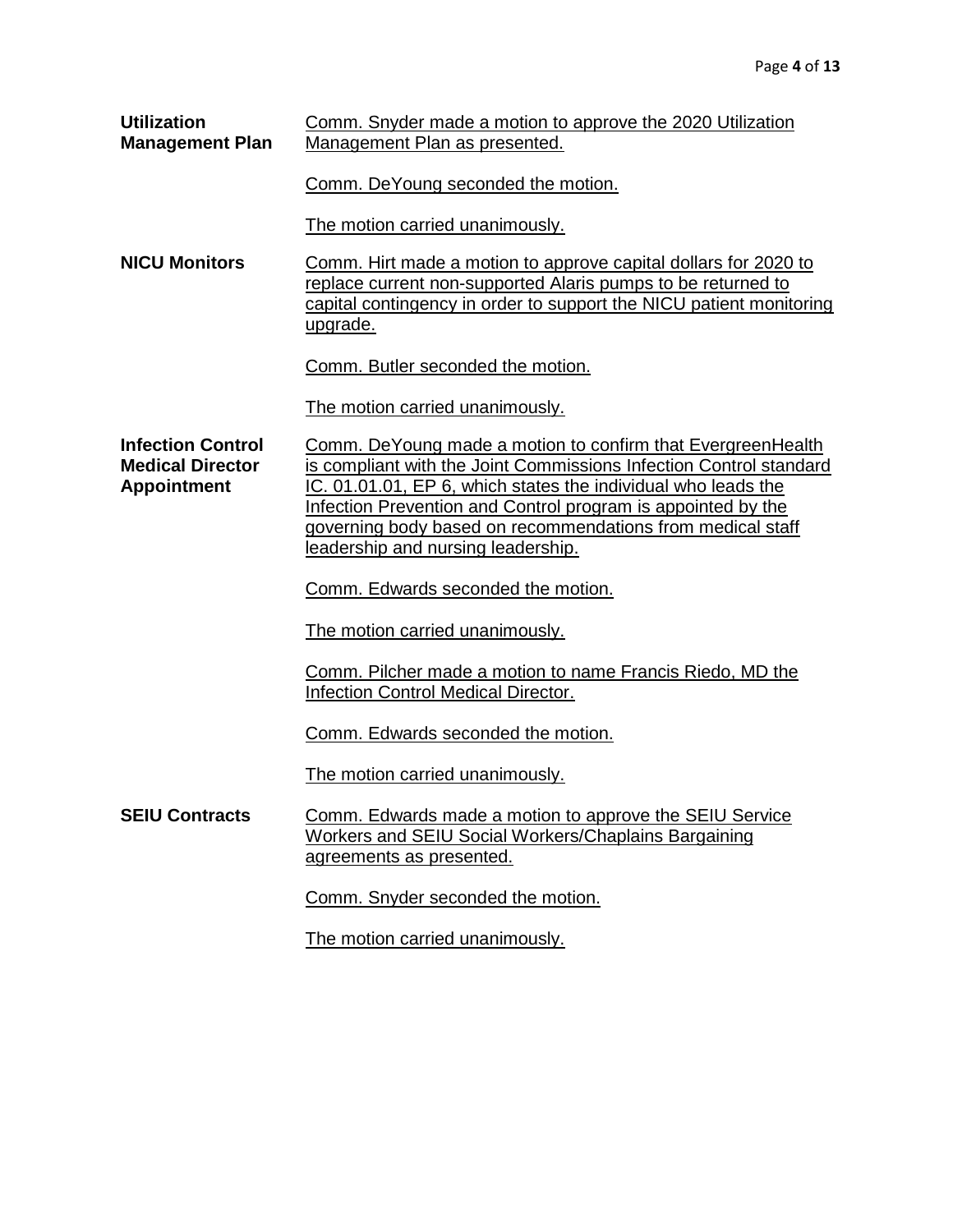| <b>Medical Staff -</b><br><b>EHMC - New</b><br>Appointments,<br>Reappointments,<br><b>Status Changes</b><br>and Privileges | Comm. Butler made a motion to accept the MEC recommendations<br>for New Appointments, Reappointments, Status Changes, and<br>Privileges pertaining to the EvergreenHealth Medical Center<br>Medical Staff and AHPs in Exhibit D and Delineation of Privileges.<br>Comm. Hirt seconded the motion.                                                                                                                                     |
|----------------------------------------------------------------------------------------------------------------------------|---------------------------------------------------------------------------------------------------------------------------------------------------------------------------------------------------------------------------------------------------------------------------------------------------------------------------------------------------------------------------------------------------------------------------------------|
|                                                                                                                            |                                                                                                                                                                                                                                                                                                                                                                                                                                       |
|                                                                                                                            | The motion carried unanimously.                                                                                                                                                                                                                                                                                                                                                                                                       |
| <b>CNM Privilege</b><br>Form                                                                                               | Comm. Pilcher made a motion to approve the revised CNM<br>Privilege form.                                                                                                                                                                                                                                                                                                                                                             |
|                                                                                                                            | Comm. DeYoung seconded the motion.                                                                                                                                                                                                                                                                                                                                                                                                    |
|                                                                                                                            | The motion carried unanimously.                                                                                                                                                                                                                                                                                                                                                                                                       |
| <b>Reports</b>                                                                                                             |                                                                                                                                                                                                                                                                                                                                                                                                                                       |
| <b>Capital Budget and</b><br><b>Construction</b><br><b>Quarterly Review</b>                                                | Tina Mycroft, CFO, and Garett Buckingham, Director,<br>Construction and Design Management, responded to questions<br>from the Board and noted that the amended budget is presented<br>here as a result of COVID and that progress is being made on<br>Master Facility Plan 2.                                                                                                                                                         |
| <b>Discussion Items</b>                                                                                                    |                                                                                                                                                                                                                                                                                                                                                                                                                                       |
| <b>Rolling Agenda</b>                                                                                                      | Ms. Scairpon presented the rolling agenda for the months of<br>October, November, and December 2020. She noted that the<br>October educational has moved to 10/30 and the current OPMA<br>proclamation from the State expires at 11:59pm on 10/1, so the<br>location of the October meetings is TBD at this time.                                                                                                                     |
| <b>Medical Staff</b><br><b>Update</b>                                                                                      | Dr. Kincaid gave notice of the following:<br>The Medical Staff Bylaws are complete and the attorneys<br>are reviewing now. The timing for Board review is to be<br>determined.<br>The Annual Medical Staff Dinner has been streamlined<br>$\bullet$<br>and will now be a virtual event. The revised date remains<br>to be determined.<br>There continues to be a vacancy in the Surgery<br>$\bullet$<br>Department for section chief. |
| <b>CEO/Administrative</b><br><b>Update</b>                                                                                 | Dr. Tomlin gave notice of the following:<br>Urgent Care at Totem Lake has had high volumes in its<br>early weeks.<br>Kirkland Shelter for Women and Families and Evergreen<br>$\bullet$<br>are looking forward to continuing to work together.                                                                                                                                                                                        |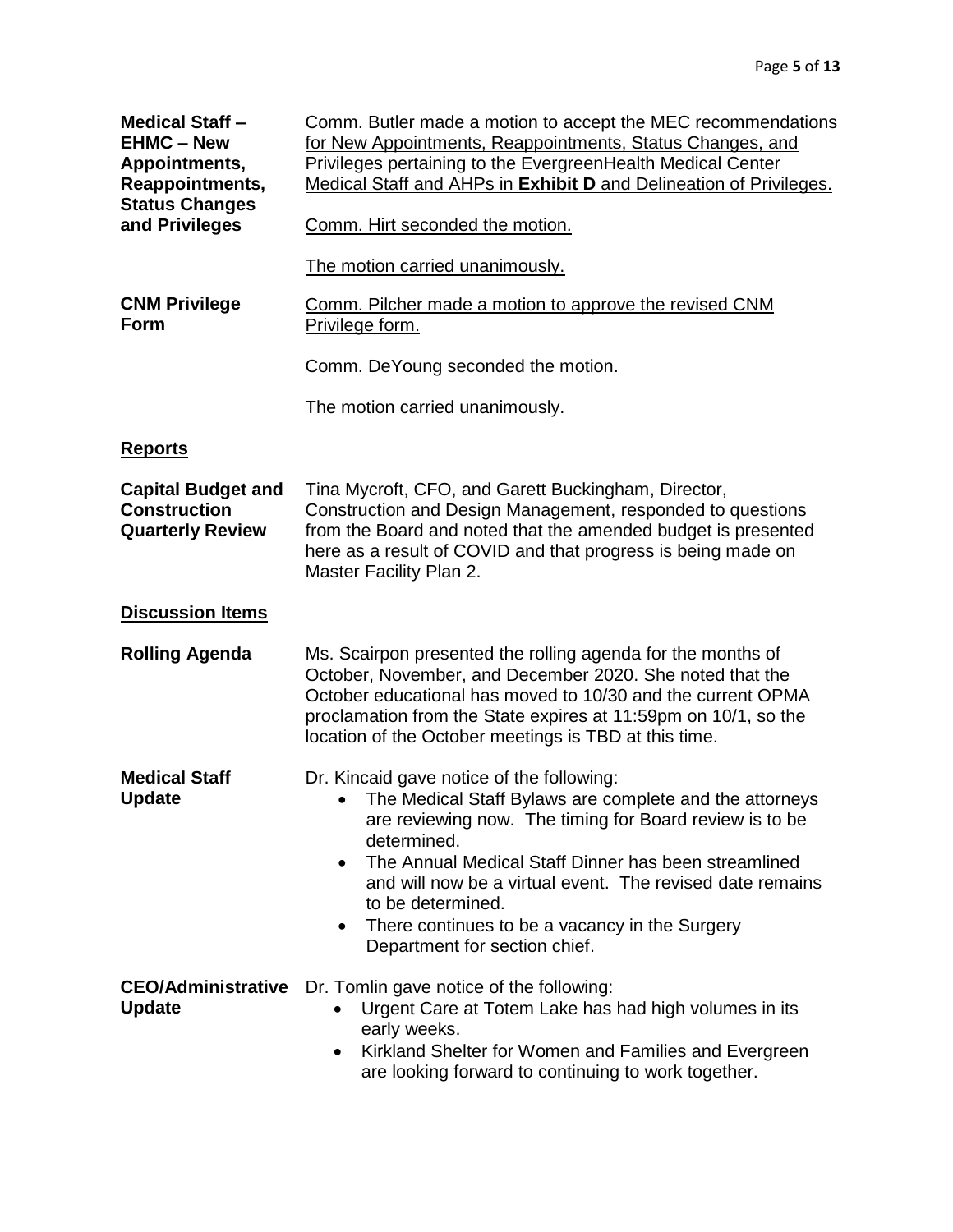|                                       | Stephanie Lizza has been talking with Legislators, and<br>noted they are complimentary of Evergreen.<br>He and Chris Bredeson visited the Healthline Call Center<br>$\bullet$<br>and noted they are very busy.<br>Reviewed the Payroll Tax Deferral of Social Security Taxes<br>$\bullet$              |  |  |
|---------------------------------------|--------------------------------------------------------------------------------------------------------------------------------------------------------------------------------------------------------------------------------------------------------------------------------------------------------|--|--|
|                                       | Dr. Tomlin responded to questions from the Board.                                                                                                                                                                                                                                                      |  |  |
| <b>Commissioner</b><br><b>Reports</b> | Comm. Snyder - Community Advisors have a PARC<br>committee for recruitment of new advisors. We need to do<br>interviews for new members, however current members are<br>concerned about in person interviews. I would like to do virtual<br>interviews vs. in person, the Board expressed no concerns. |  |  |
|                                       | Comm. Edwards - No report                                                                                                                                                                                                                                                                              |  |  |
|                                       | Comm. DeYoung – Thank you to the staff for the quality care<br>and everything they do to run the hospital. Without them we<br>can't do this. Thank you to Bob Sampson and team for work<br>on union contracts.                                                                                         |  |  |
|                                       | Comm. Pilcher – Fills us all with pride when we are able to<br>overcome obstacles well. Very proud of the staff.                                                                                                                                                                                       |  |  |
|                                       | Comm. Hirt - I echo Comm. Pilcher's statements.                                                                                                                                                                                                                                                        |  |  |
|                                       | Comm. Butler - No report                                                                                                                                                                                                                                                                               |  |  |
|                                       | Comm. McLaughlin - Echo what others have said.                                                                                                                                                                                                                                                         |  |  |
| <b>Adjourn</b>                        | The September 15, 2020 meeting of the Board of<br>Commissioners for King County Public Hospital District No. 2<br>was adjourned at 8:36 p.m.                                                                                                                                                           |  |  |

ATTEST:

Minerva Butler, Secretary/Commissioner

Minerva Butler, Commissioner/Secretary Oct 22, 2020 10:01 AM PDT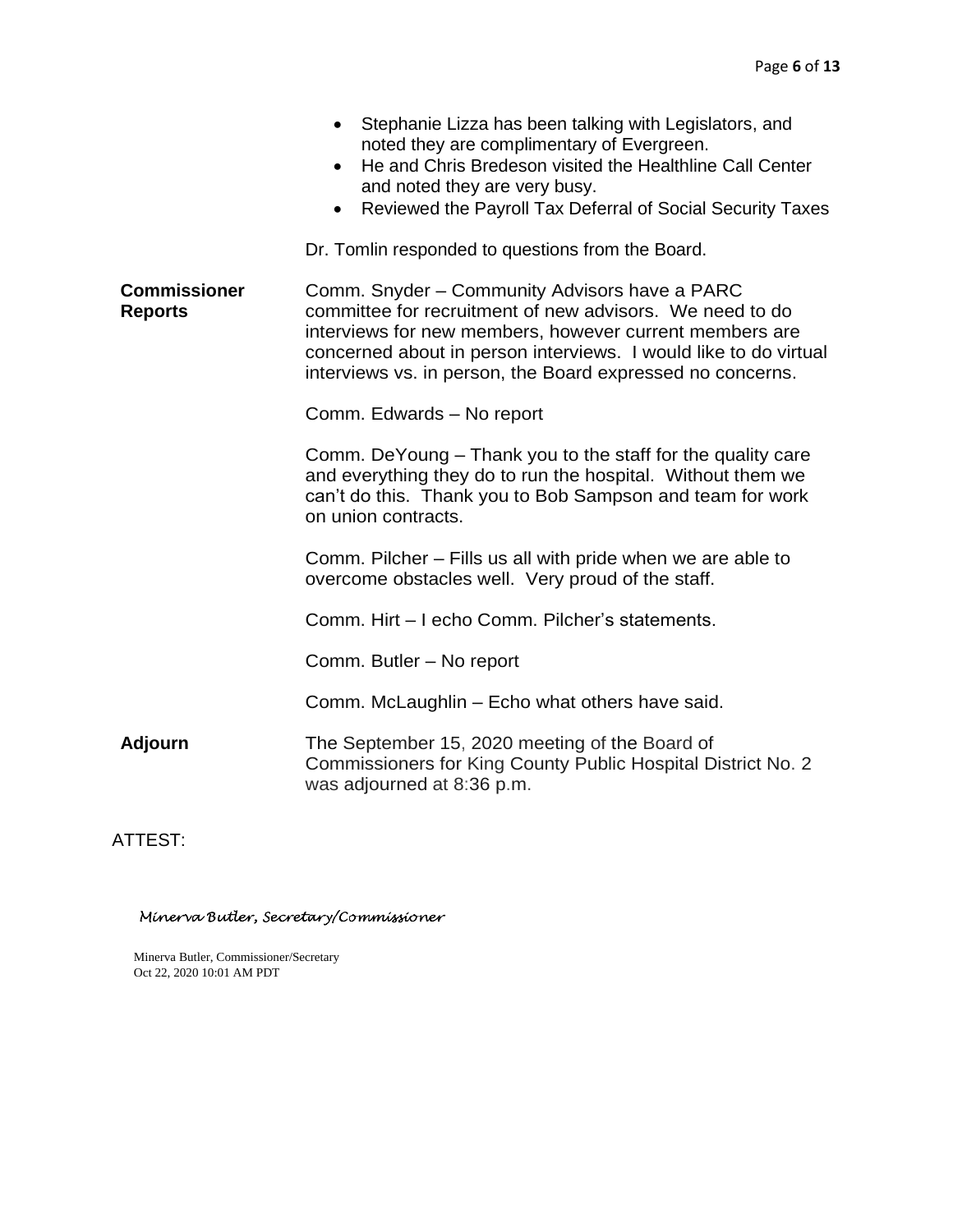## **Exhibit A – Guests**

| <b>Name</b> | Residence |
|-------------|-----------|
| Dave Kelly  | Redmond   |
|             |           |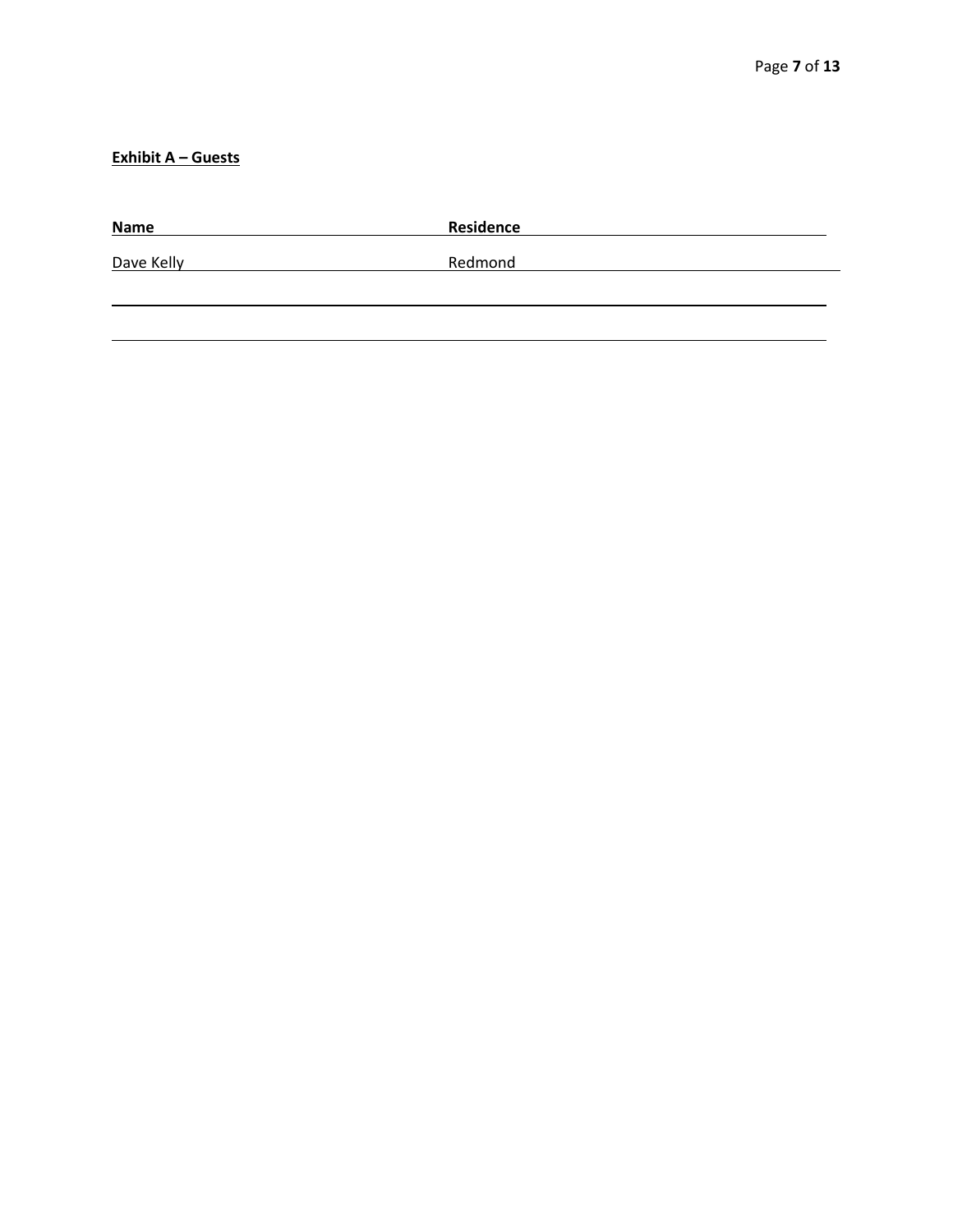# **Exhibit B - Monthly Voucher Summary**

KING COUNTY PUBLIC HOSPITAL DISTRICT NO. 2 dba EVERGREENHEALTH **VOUCHER SUMMARY #581** August 2020

|                                            | <b>CURRENT MONTH</b> | <b>6-MONTH</b><br><b>ROLLING</b><br><b>AVERAGE</b> |
|--------------------------------------------|----------------------|----------------------------------------------------|
| <b>PATIENT &amp; INSURANCE REFUNDS</b>     | 349,775              | 275,500                                            |
| <b>ACCOUNTS PAYABLE - Warrants/Refunds</b> | 18,513,331           | 20,559,153                                         |
| <b>ACCOUNTS PAYABLE - Wire Transfers</b>   | 4.602.756            | 6,547,357                                          |
| <b>RISK MANAGEMENT CLAIMS - ACH</b>        | 19,553               | 19,450                                             |
| <b>WORKERS COMPENSATION CLAIMS*</b>        | 477,388              | 204,816                                            |
| <b>FIRST CHOICE PPO CLAIMS</b>             | 1.098.882            | 1,203,893                                          |
| <b>PAYROLL - Warrants</b>                  | 264.489              | 214,789                                            |
| <b>PAYROLL - Direct Deposit</b>            | 19,407,407           | 21,111,765                                         |
| <b>PAYROLL TAXES</b>                       | 5,705,848            | 6,895,714                                          |
| <b>B &amp; O TAXES</b>                     | 578,136              | 547,968                                            |
|                                            | 51,017,564           | 57.580.405                                         |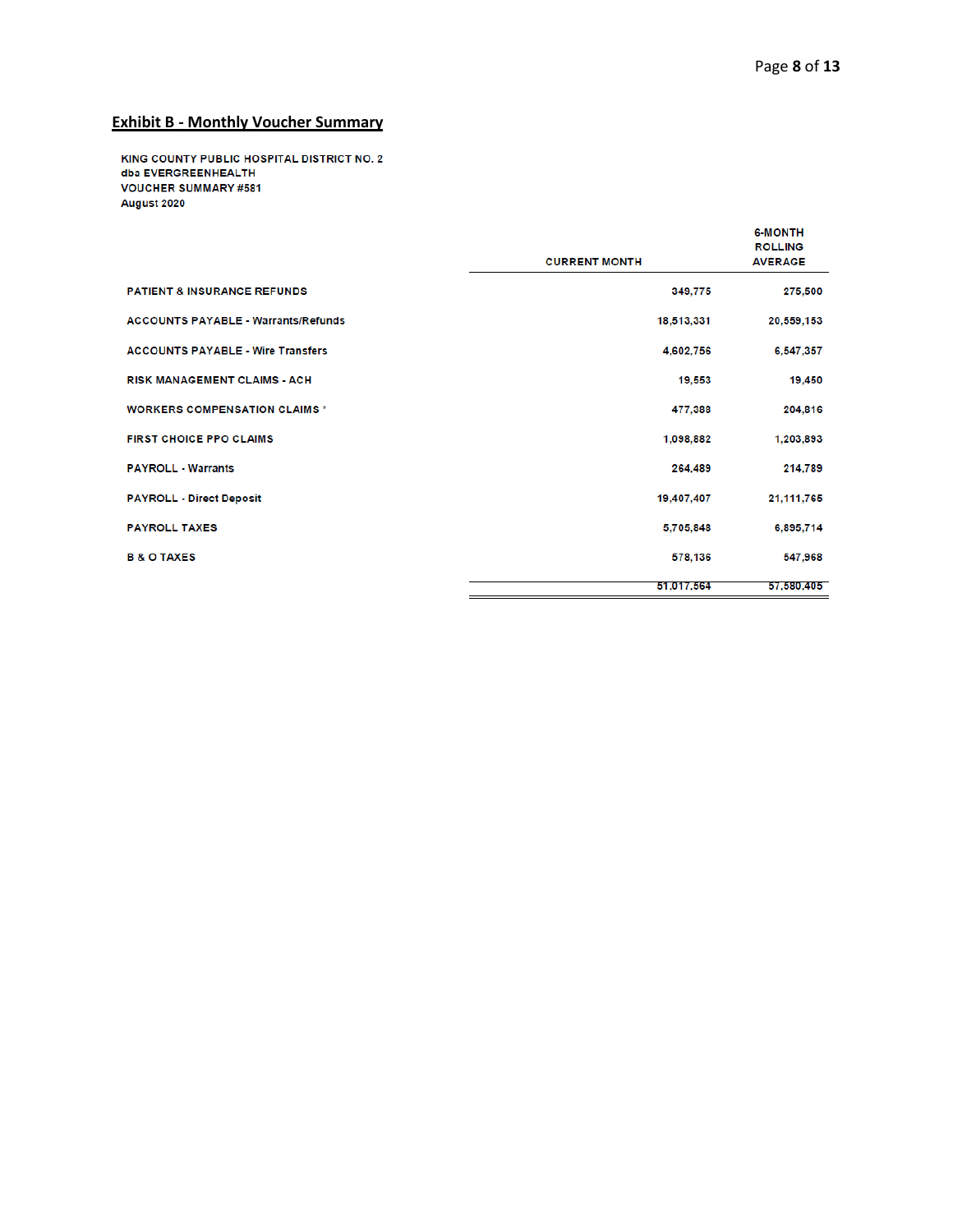#### **Exhibit C – Surplus Equipment**

|                                       |                |              | Expiration   |          |
|---------------------------------------|----------------|--------------|--------------|----------|
| Description                           | Ref#           | Quantity     | (Month/Year) | Location |
| L8000                                 | 10B039324      |              | N/A          | 7020     |
| 30L High Flow Insufflator             | 0107CE366      |              | N/A          | 7020     |
| <b>CORE Powered Instrument Driver</b> | 812000783      | 1            | N/A          | 7020     |
| <b>CORE Powered Instrument Driver</b> | 1012601083     | $\mathbf{1}$ | N/A          | 7020     |
| <b>CORE Powered Instrument Driver</b> | 806500703      | 1            | N/A          | 7020     |
| Stryker 40L High Flow Insufflator     | 0610CE131      | 1            |              | 7020     |
| Stryker 40L High Flow Insufflator     | 0610CE132      | 1            |              | 7020     |
| Stryker 40L High Flow Insufflator     | 0610CE147      | 1            |              | 7020     |
| Stryker 40L High Flow Insufflator     | 0610CE169      | 1            |              | 7020     |
| Stryker 40L High Flow Insufflator     | 0610CE138      |              |              | 7020     |
| <b>ATS 4000</b>                       | 401502190019   |              |              | 7020     |
| <b>ATS 4000</b>                       | 401502190016 1 |              |              | 7020     |
| <b>ATS 4000</b>                       | 401502190001 1 |              |              | 7020     |
| <b>ATS 4000</b>                       | 401502190020   |              |              | 7020     |
| <b>ATS 4000</b>                       | 401502190003 1 |              |              | 7020     |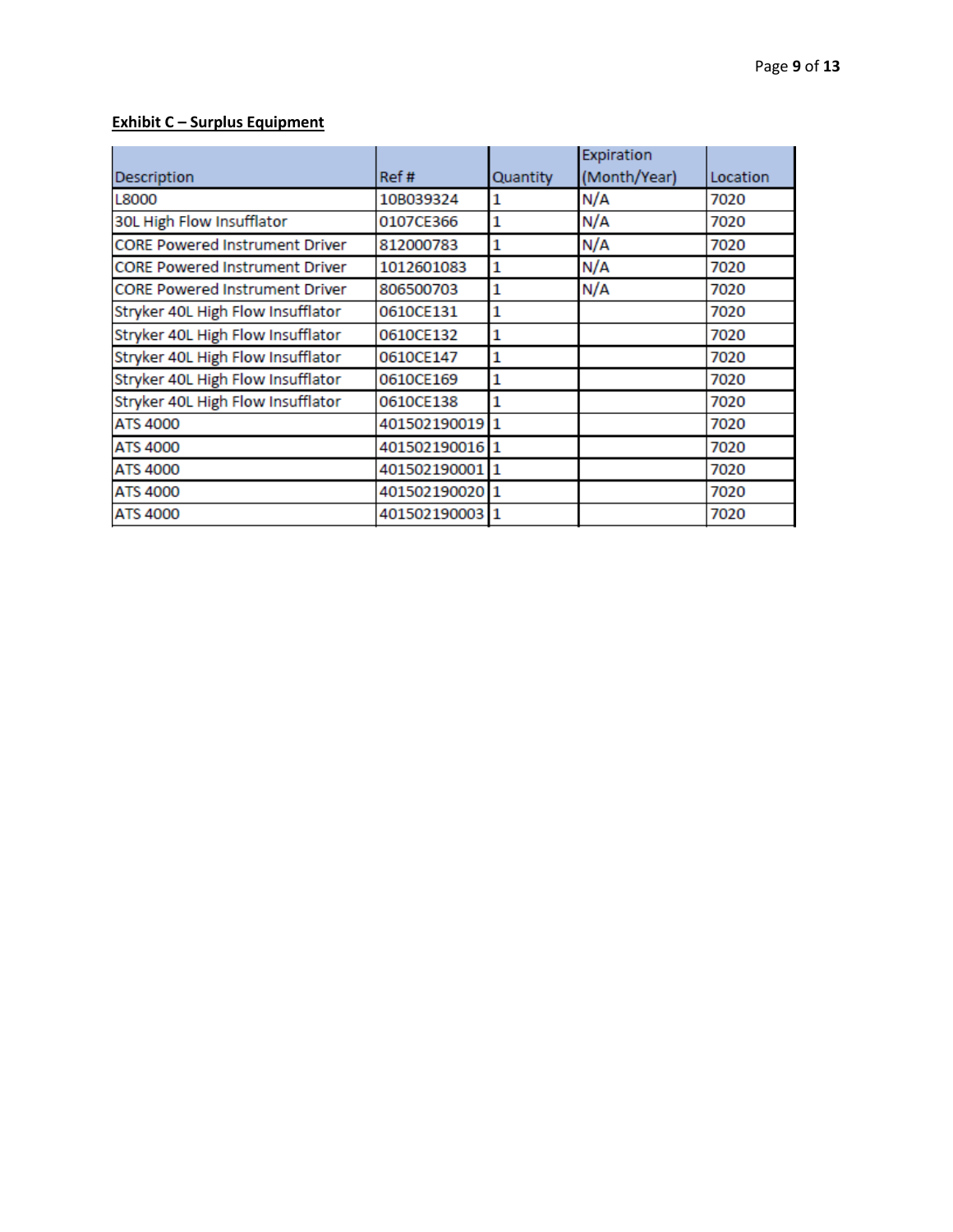| <b>INITIAL APPOINTMENTS:</b> The following individuals are approved for initial appointment to the Medical Staff or<br>Allied Health Professionals with privileges delineated in their credentials file. |                                 |                    |                              |  |
|----------------------------------------------------------------------------------------------------------------------------------------------------------------------------------------------------------|---------------------------------|--------------------|------------------------------|--|
| <b>NAME</b>                                                                                                                                                                                              | SPECIALTY/DEPT.                 | <b>STATUS REQ.</b> | <b>REQUESTED APT. PERIOD</b> |  |
| Chimes, Gary, MD                                                                                                                                                                                         | PM&R / Surgery                  | Courtesy           | 09/15/2020 - 08/31/2022      |  |
| Dunham, Matthew, MD                                                                                                                                                                                      | OB/GYN Hospitalist / W&C        | Active             | 09/15/2020 - 08/31/2022      |  |
| Eisen, Eric, MD                                                                                                                                                                                          | ENT / Surgery                   | Active             | 09/15/2020 - 08/31/2022      |  |
| Gianutsos, Louis, MD                                                                                                                                                                                     | Addiction Med / PC              | Courtesy           | 09/15/2020 - 08/31/2022      |  |
| Hyman, Garrett, MD                                                                                                                                                                                       | PM&R / Surgery                  | Courtesy           | 09/15/2020 - 08/31/2022      |  |
| Johnson, David, MD                                                                                                                                                                                       | Diag. Radiology / Hosp. Med.    | Telemedicine       | 09/15/2020 - 08/31/2022      |  |
| Lau, Emily, ARNP                                                                                                                                                                                         | Nurse Practitioner / Hosp. Med. | <b>AHP</b>         | 09/15/2020 - 08/31/2022      |  |
| McLoughlin, Jaclyn, MD                                                                                                                                                                                   | Adult Hospitalist / Hosp. Med.  | Active             | 09/15/2020 - 08/31/2022      |  |
| Mehta, Radha, MD                                                                                                                                                                                         | Cardiovascular Disease / Med.   | Active             | 09/15/2020 - 08/31/2022      |  |
| Pamer, Jeremiah, DO                                                                                                                                                                                      | Family Medicine / PC            | Active             | 09/15/2020 - 08/31/2022      |  |
| Price, Chelsea, DO                                                                                                                                                                                       | OB/GYN / W&C                    | Active             | 09/15/2020 - 08/31/2022      |  |
| Shaddy, Sophia, MD                                                                                                                                                                                       | Pathology / Hosp. Med.          | Active             | 09/15/2020 - 08/31/2022      |  |
| Shnol, Helen, DPM                                                                                                                                                                                        | Podiatry / Surgery              | Active             | 09/15/2020 - 08/31/2022      |  |
| <b>Studer, Matthew, MD</b>                                                                                                                                                                               | Pediatric Cardiology / Med.     | Courtesy           | 09/15/2020 - 08/31/2022      |  |
| Thayer, Mary Kathryn,<br><b>MD</b>                                                                                                                                                                       | Orthopedic Surgery / Surgery    | Active             | 09/15/2020 - 08/31/2022      |  |
| Young, Michael, PA-C                                                                                                                                                                                     | Physician Asst. / Surgery       | AHP                | 09/15/2020 - 08/31/2022      |  |

## **Exhibit D ~ Medical Staff/AHP Appointments/Reappointments/Scope of Practice**

**REAPPOINTMENTS**: The following practitioners are approved for reappointment to the Medical or AHP Staff with the privileges delineated in their credentials files.

| <b>NAME</b>                   | SPECIALTY/DEPT.           | <b>STATUS REQ.</b> | <b>REQUESTED APT. PERIOD</b> |
|-------------------------------|---------------------------|--------------------|------------------------------|
| Anderson, Mark T., MD         | Family Med/PC             | Active             | 09/15/2020-08/31/2022        |
| Arbon, Kate, MD               | Peds/Hosp Med             | Courtesy           | 09/15/2020-08/31/2022        |
| Arjal, Russ R., MD            | Gastroenterology/Med Dept | Active             | 09/15/2020-08/31/2022        |
| Avila, Juan A., MD            | Psychiatry/Med Dept       | Active             | 09/15/2020-08/31/2022        |
| Badger, David S., MD          | Ortho/Surgery             | Active             | 09/15/2020-08/31/2022        |
| Battaglia, Michael J., MD     | Ortho/Surgery             | Active             | 09/15/2020-08/31/2022        |
| Belarmino, Jervis J., MD      | Peds/PC                   | Active             | 09/15/2020-08/31/2022        |
| Bernstein, Keith, MD          | Diag Radio/Hosp Med Dept  | Telemedicine       | 09/15/2020-08/31/2022        |
| Brinkman, William J., MD      | Diag Radio/Hosp Med Dept  | Telemedicine       | 09/15/2020-08/31/2022        |
| <b>Browder, Elizabeth, MD</b> | Peds/PC                   | Active             | 09/15/2020-08/31/2022        |
| Brumfiel, Mary N., MD         | GYN/W&C                   | Active             | 09/15/2020-08/31/2022        |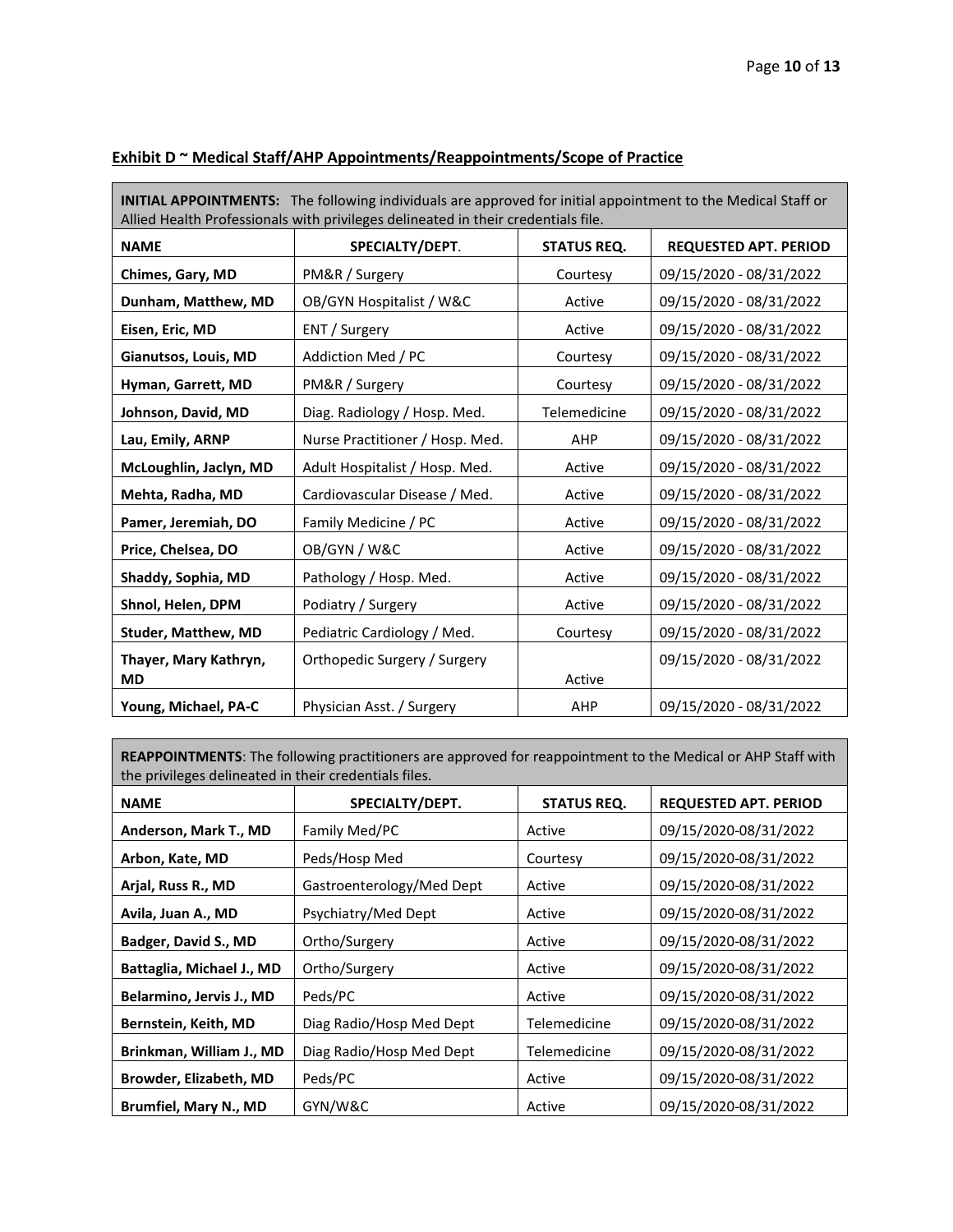| <b>Bundesmann, Michael</b>             |                                     |              | 09/15/2020-08/31/2022 |
|----------------------------------------|-------------------------------------|--------------|-----------------------|
| M., MD                                 | Pulmonary/CC/Hosp Med Dept          | Active       |                       |
| Chaput, Debra M., MD                   | Family Med/PC                       | Active       | 09/15/2020-08/31/2022 |
| Ch'en, Ian Y., MD                      | Diag Radio/Hosp Med Dept            | Active       | 09/15/2020-08/31/2022 |
| Chowdhary, Abhineet,<br><b>MD</b>      | Neurosurgery/Surgery                | Active       | 09/15/2020-08/31/2022 |
| Colquhoun, James S., MD                | Adult Hosptalist/Hosp Med Dept      | Active       | 09/15/2020-08/31/2022 |
| Currin, Erin-Siobhain R.,              |                                     |              | 09/15/2020-08/31/2022 |
| <b>MD</b>                              | Heme/Onc/Hosp Med Dept              | Active       |                       |
| Davis, Kent S., MD                     | OBG Hosp/W&C                        | Active       | 09/15/2020-08/31/2022 |
| Dawson, Thomas S., DO                  | Family Medicine/PC                  | Active       | 09/15/2020-08/31/2022 |
| Ebisu, John S., MD                     | General Surgery/Surgery             | Active       | 09/15/2020-08/31/2022 |
| Ericson Jr., William B.,<br><b>MD</b>  | Hand Surgery/Surgery                | Active       | 09/15/2020-08/31/2022 |
| Fader, Darrell J., MD                  | Dermatology/Med Dept                | Courtesy     | 09/15/2020-08/31/2022 |
| Flake, Brenda L., MD                   | OB/GYN/W&C                          | Active       | 09/15/2020-08/31/2022 |
| Freeborn, Mark A., MD                  | Ortho-Spine/Surgery                 | Active       | 09/15/2020-08/31/2022 |
| Fuchs, Robin, MD                       | Ortho/Surgery                       | Active       | 09/15/2020-08/31/2022 |
| Gupta, Ruchi, MD                       | Peds Hosp/PC                        | Active       | 09/15/2020-08/31/2022 |
| Hanson, Kevin M., MD                   | ED/Hosp Med Dept                    | Active       | 09/15/2020-08/31/2022 |
| Haraden, Jamie J., ARNP                | Endocrine/Med Dept                  | AHP          | 09/15/2020-08/31/2022 |
| Harmon, Ben H., MD                     | Diag Radio/Hosp Med Dept            | Courtesy     | 09/15/2020-08/31/2022 |
| Hebert, Kenneth J., MD                 | Diag Radio/Hosp Med Dept            | Telemedicine | 09/15/2020-08/31/2022 |
| Heidar, Krista A., MD                  | Opthalmology/Surgery                | Courtesy     | 09/15/2020-08/31/2022 |
| Jackson, Michele A.,<br><b>CNM</b>     | Midwifery/W&C                       | AHP          | 09/15/2020-08/31/2022 |
| Johnson, Miriam D., MD                 | Sports Medicine/Surgery             | Active       | 09/15/2020-08/31/2022 |
| Joo, Misook, ARNP                      | Family Med/PC                       | AHP          | 09/15/2020-08/31/2022 |
| Josafat, Alice B., MD                  | Diag Radio/Hosp Med Dept            | Telemedicine | 09/15/2020-08/31/2022 |
| Kline, Carolyn R., MD                  | MFM/W&C                             | Active       | 09/15/2020-08/31/2022 |
| Lallas, Peter J., DPM                  | Podiatry/Surgery                    | Active       | 09/15/2020-08/31/2022 |
| Lee, James M., MD                      | Family Med/PC                       | Active       | 09/15/2020-08/31/2022 |
| Leonetti, Randi A., ARNP               | Sleep Med/Med Dept                  | AHP          | 09/15/2020-08/31/2022 |
| Liu, Brandon Y., MD                    | Diag Radio/Hosp Med Dept            | Active       | 09/15/2020-08/31/2022 |
| Lopez de Castilla Koster,<br>Diego, MD | Infectious Disease/Hosp Med<br>Dept | Active       | 09/15/2020-08/31/2022 |
| Lorimer, Lyle K., DPM                  | Podiatry/Surgery                    | Active       | 09/15/2020-08/31/2022 |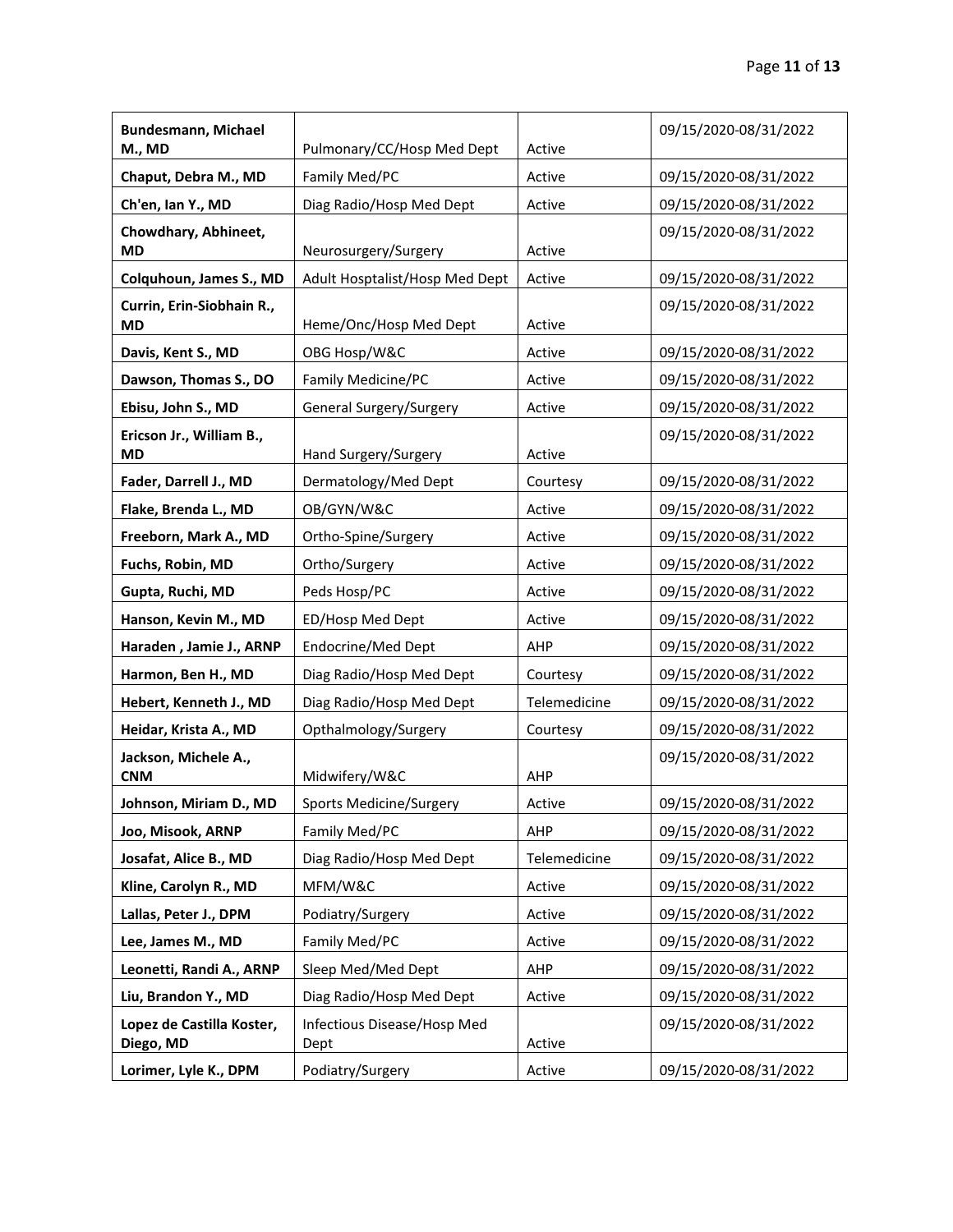| Manuel, Severiano L.,     |                          |              | 09/15/2020-08/31/2022 |
|---------------------------|--------------------------|--------------|-----------------------|
| <b>ARNP</b>               | Family Med/PC            | <b>AHP</b>   |                       |
| Price, Matthew G., MD     | Family Med/PC            | Courtesy     | 09/15/2020-08/31/2022 |
| Purandare, Amar Y., MD    | Diag Radio/Hosp Med Dept | Telemedicine | 09/15/2020-08/31/2022 |
| Reid, Jean P., MD         | Family Med/PC            | Active       | 09/15/2020-08/31/2022 |
| Rice, Briana L., ARNP     | Family Med/PC            | <b>AHP</b>   | 09/15/2020-08/31/2022 |
| Shah, Akhil B., MD        | Infertility/W&C          | Active       | 09/15/2020-08/31/2022 |
| Stursova-Wolff, Katerina, |                          |              | 09/15/2020-08/31/2022 |
| <b>MD</b>                 | Peds/PC                  | Leave        |                       |
| Truong, Anh Q., MD        | ENT/Surgery              | Courtesy     | 09/15/2020-08/31/2022 |
| Urdaneta-Moncada,         |                          |              | 09/15/2020-08/31/2022 |
| Alfonso R., MD            | Diag Radio/Hosp Med Dept | Active       |                       |
| Weigel, Emilie, MD        | Peds/PC                  | Active       | 09/15/2020-08/31/2022 |
| Whittington, John S., MD  | Anesthesiology/Surgery   | Active       | 09/15/2020-08/31/2022 |
| Young, Luciana T., MD     | Peds Cardiology/Med Dept | Telemedicine | 09/15/2020-08/31/2022 |
| Zammit, Michael, MD       | Vascular/Surgery         | Active       | 09/15/2020-08/31/2022 |

**REQUESTS FOR ADDITIONAL/CHANGE OF PRIVILEGES OR STAFF STATUS CHANGE:** The following individuals are approved for additional privileges or a change of privileges, as noted in their credentials files. Additional privileges shall be granted for the remainder of the current appointment period.

| <b>NAME</b>          | SPECIALTY/DEPT       | <b>STATUS</b> | <b>PRIVILEGE(S)/STATUS</b><br><b>REQUESTED/CHANGE</b>                |
|----------------------|----------------------|---------------|----------------------------------------------------------------------|
| Doty, Curt, PA-C     | Phys Asst/Surg       | AHP           | Requesting additional privileges to<br>write orders & surgical asst. |
| Golden, Jane, B., MD | Heme/Onc/Med Dept    | Active        | Requesting two months of LOA                                         |
| Nicholson, Lisa, MD  | OBGYN/W&C            | Active        | Requesting additional privileges to<br>include Core OB& Core GYN     |
| Padgett, Ryan G., MD | ED/Hopt Med Dept     | <b>LOA</b>    | Return from LOA to Active status                                     |
| Skanse, Laura, PA-C  | Neurosurgery/Surgery | AHP           | Updated to PA-C Surgery form                                         |
| Wittman, Mary, MD    | OBGYN/W&C            | LOA           | Requesting 6 months extension of<br>LOA                              |

| RESIGNATIONS: The following resignations from the Medical Staff or AHP's are accepted and approved. |                           |               |  |  |
|-----------------------------------------------------------------------------------------------------|---------------------------|---------------|--|--|
| <b>NAME</b>                                                                                         | SPECIALTY/DEPT            | <b>STATUS</b> |  |  |
| Dy, Grace T., MD                                                                                    | UC/Hopt Med Dept          | Active        |  |  |
| Levine, Andrew, MD                                                                                  | Diag Radio/Hospt Med Dept | Active        |  |  |
| McKee, William, MD                                                                                  | Family Med/PC             | Active        |  |  |
| Migita, Darren S., MD                                                                               | Peds Hosp/PC              | Active        |  |  |
| Pastor, Craig J., MD                                                                                | Plastics/Surgery          | Courtesy      |  |  |